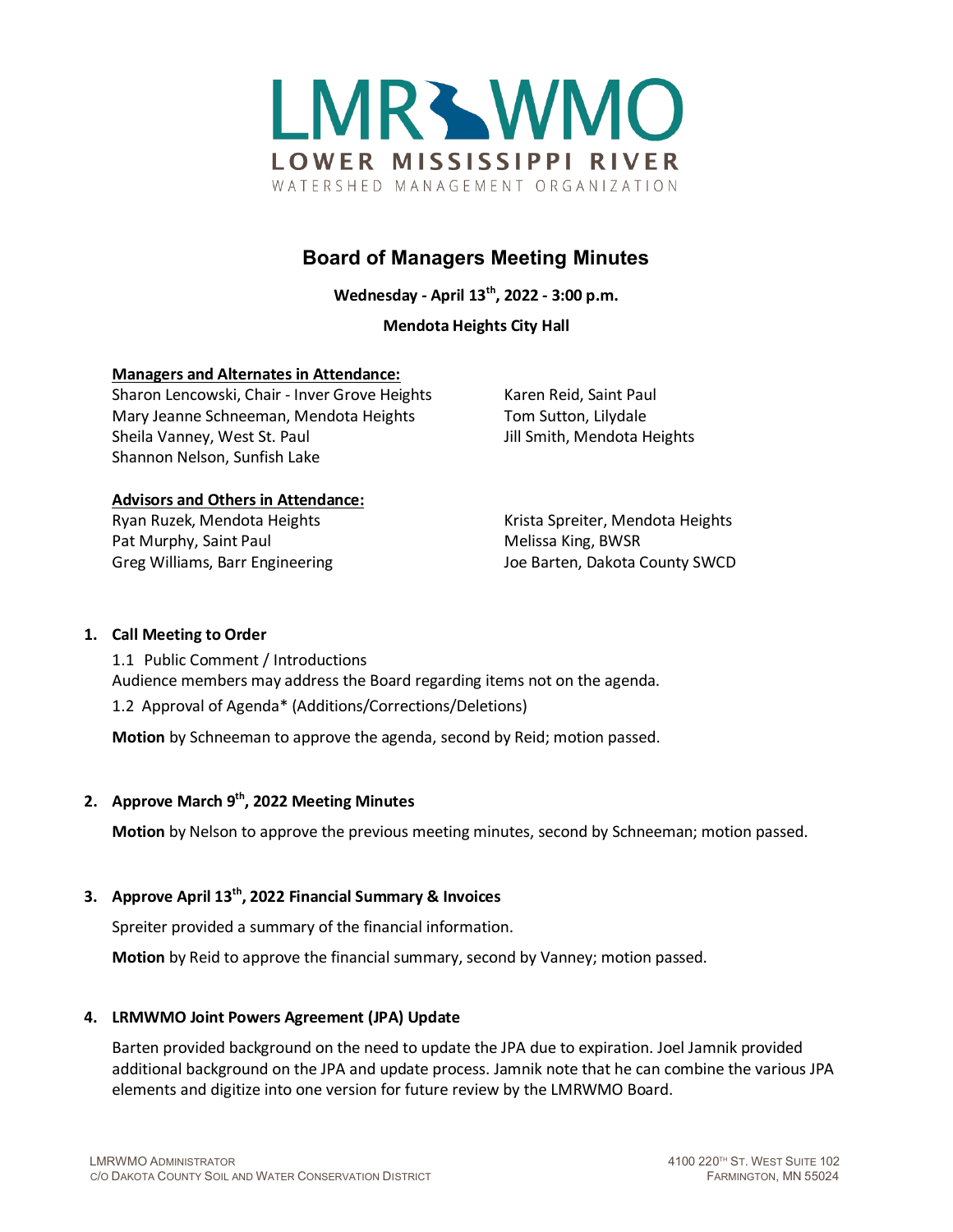**Motion** by Reid to direct the LMRWMO Legal Counsel to draft a simplified, combined, and digitized version of the JPA for future review and modification by the LMRWMO Board, second by Schneeman; motion passed.

# **5. Review and Approve Submittal of Draft LMRWMO Annual Report and Attachments**

Barten summarized the information in the annual report. He noted that he anticipates this will be the last year to create the newsletter, as the annual report can serve as the required communication piece in future years and the WMO can work to an e-newsletter in the future. Vanney noted a typo on page 6. Board members personal information will be removed from the reports in the future as well.

**Motion** by Vanney to authorize the LMRMWO Administrator to submit the annual report to the State Board of Water and Soil Resources, second by Nelson; motion passed.

# **6. Review Comments to City of Mendota Local Water Plan and Authorized Barr Engineering to Prepare and Send Plan Review Comment Letter**

Williams summarized the information in the packet.

**Motion** by Vanney to direct Barr Engineering to send the comment letter to the City of Mendota, second by Schneeman; motion passes.

#### **7. Review & Approve Chloride Training Translator Scope & Agreement**

Barten summarized the information in the packet and asked for feedback and potential approval from the Board to execute an agreement with All in One Translation Services.

**Motion** by Reid to authorize the LMRMWO Board Chair to execute an agreement with All in One Translation Services that includes the scope of work in the meeting packet, second by Schneeman; motion passes.

# **8. Review Interstate Valley Creek Study Request for Proposals (RFP) and Authorize Administrator to Seek Proposals from Consultants**

Barten asked for feedback on the RFP and noted that he had coordinated with City of Mendota Heights staff in creation of the scope of work. He suggested creation of a Board committee to review and rank proposals received and provide a recommendation to the full Board at the next meeting.

**Motion** by Vanney to direct the LMRWMO Administrator to seek proposals from qualified consultants per the RFP included in the packet, second by Reid, motion passes

**Motion** by Reid to form a Board committee of volunteer Managers, Alternates, or City Advisors to review and rank proposals and provide a recommendation to the full LMRMWO Board, second by Nelson, motion passes.

# **9. Request for Presentation to Rogers Lake Residents with Mendota Heights Staff**

Barten explained that he had been requested to participate in a presentation for Mendota Heights residents on shoreline management and restoration in coordination with City staff, Krista Spreiter.